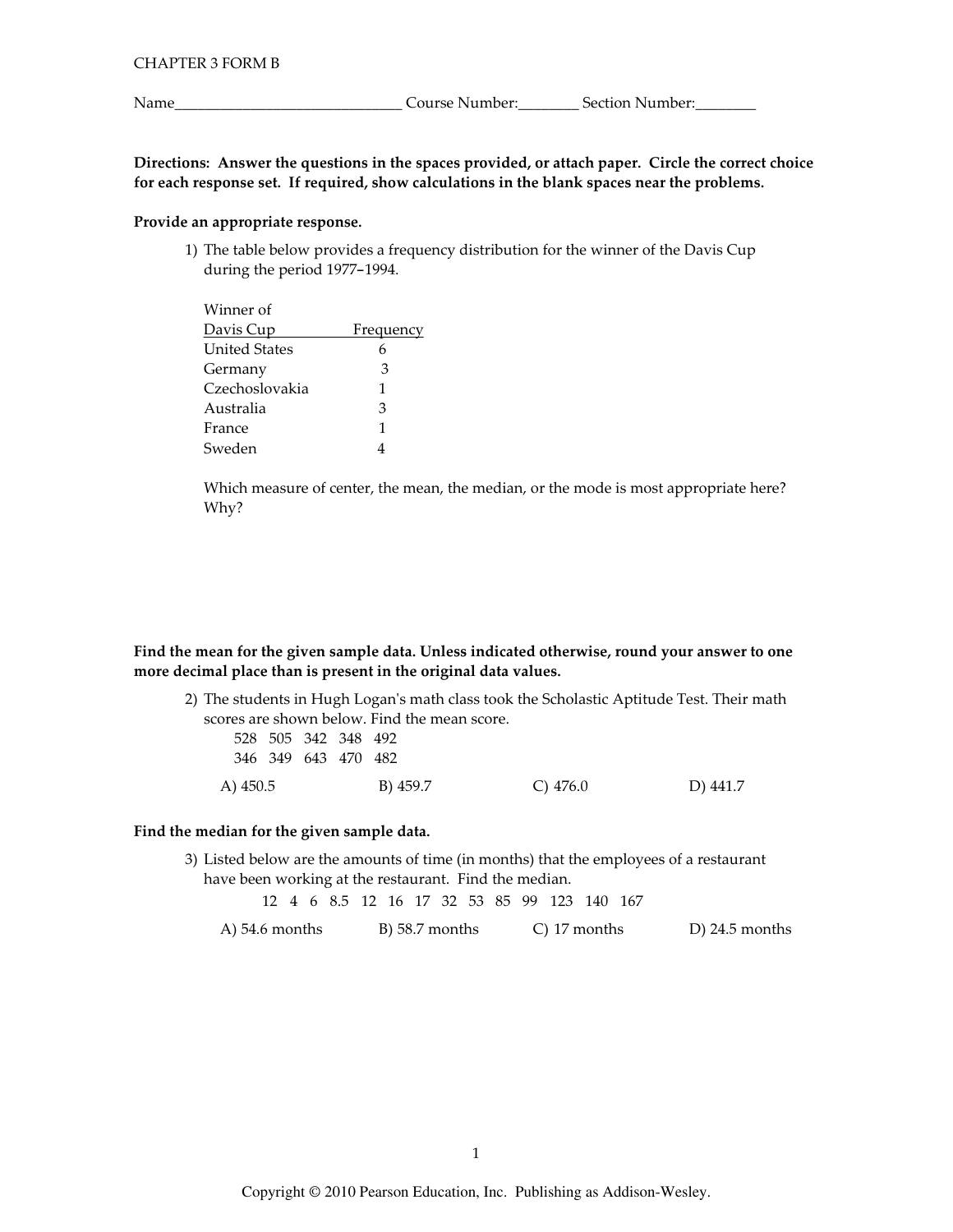#### Find the mode(s) for the given sample data.

4) Listed below are the lengths (in inches) of each snake in the Clarmont Zoo's reptile house.

9 15 78 13 16 101 19 10 14 17 102 A) 13.9 in. B) 11 in. C) no mode D) 9 in., 15 in., 78 in., 13 in., 16 in., 101 in., 19 in., 10 in., 14 in., 17 in., 102 in.

# Find the midrange for the given sample data.

5) Bill kept track of the number of hours he spent exercising each week. The results for 15 weeks are shown below. Find the midrange.

| 7.0 6.6 7.0 7.3 7.5 |  |           |            |           |
|---------------------|--|-----------|------------|-----------|
| 7.8 6.6 8.0 8.3 7.3 |  |           |            |           |
| 8.6 6.6 7.8 9.0 7.5 |  |           |            |           |
| A) 7.60 hr          |  | B) 2.4 hr | C) 7.80 hr | D) 7.5 hr |

#### Find the mean of the data summarized in the given frequency distribution.

6) The manager of a bank recorded the amount of time each customer spent waiting in line during peak business hours one Monday. The frequency distribution below summarizes the results. Find the mean waiting time. Round your answer to one decimal place.

| Waiting time   Number of |              |               |             |
|--------------------------|--------------|---------------|-------------|
| (minutes)                | customers    |               |             |
| $0 - 3$                  | 12           |               |             |
| $4 - 7$                  | 15           |               |             |
| $8 - 11$                 | 11           |               |             |
| $12 - 15$                | 8            |               |             |
| $16 - 19$                | 4            |               |             |
| $20 - 23$                | 1            |               |             |
| $24 - 27$                | 2            |               |             |
| A) 7.6 min               | $B)$ 8.6 min | $C$ ) 8.8 min | D) 13.5 min |

#### Solve the problem.

7) A student earned grades of C, A, B, and A. Those courses had these corresponding numbers of credit hours: 4, 5, 2, and 5. The grading system assigns quality points to letter grades as follows:  $A = 4$ ,  $B = 3$ ,  $C = 2$ ,  $D = 1$ , and  $F = 0$ . Compute the grade point average (GPA) and round the result to two decimal places.

| B) 3.82<br>A) $10.50$ | C) 3.38 | D) 2.23 |
|-----------------------|---------|---------|
|-----------------------|---------|---------|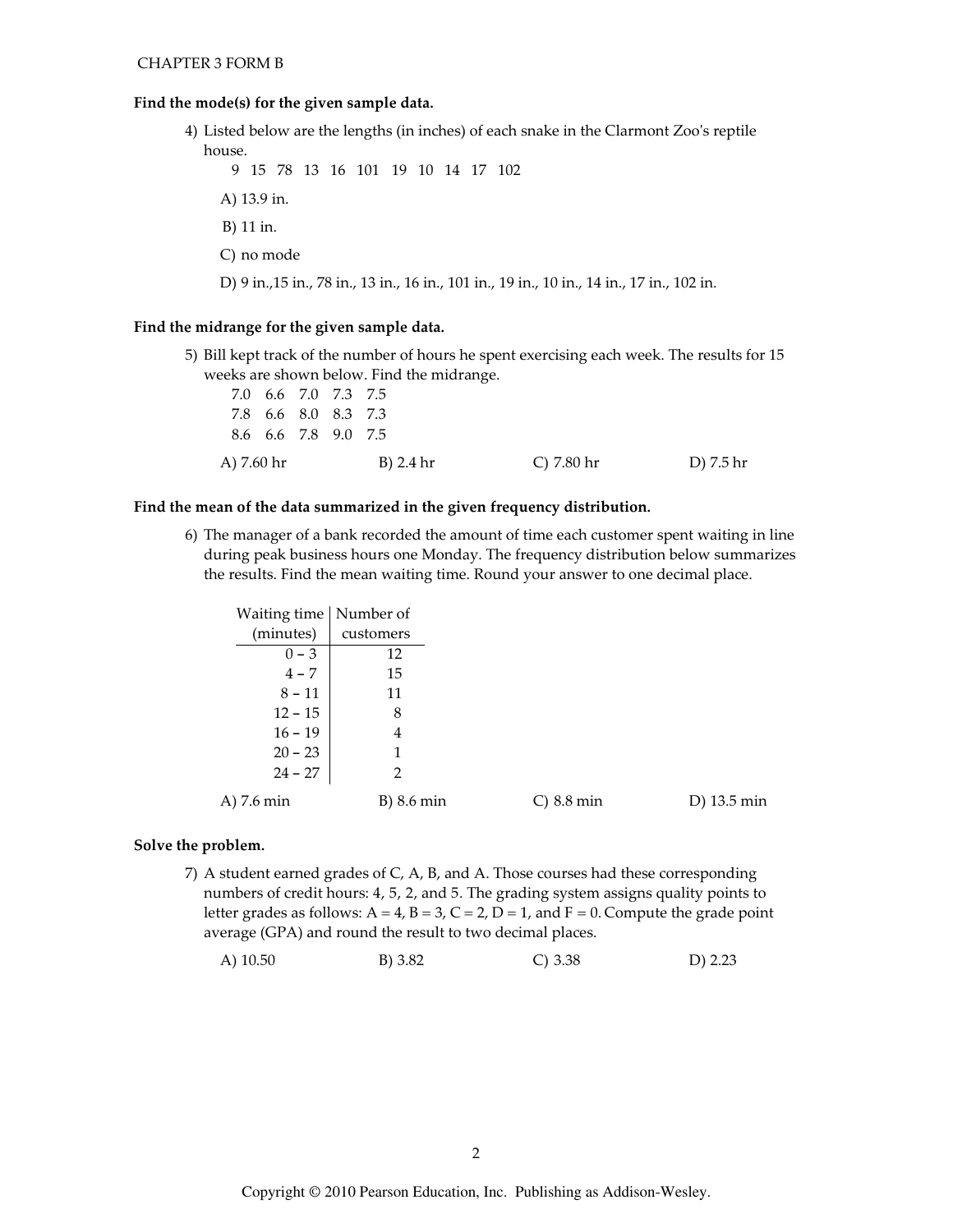8) The harmonic mean is often used as a measure of center for data sets consisting of rates of change, such as speeds. It is found by dividing the number of values (n) by the sum of the reciprocals of all values, expressed as

$$
\frac{n}{\sum(1/x)}
$$

Pierre drives to work (a distance of 47 miles) at a speed of 66 mph and returns home at a speed of 54 mph. What is his average speed for the round trip? Use the harmonic mean.

| A) 59.4 mph<br>$B)$ 61.2 mph | $\degree$ C) 59.7 mph | $D(60.0)$ mph |
|------------------------------|-----------------------|---------------|
|------------------------------|-----------------------|---------------|

## Find the variance for the given data. Round your answer to one more decimal place than the original data.

9) The owner of a small manufacturing plant employs six people. As part of their personnel file, she asked each one to record to the nearest one-tenth of a mile the distance they travel one way from home to work. The six distances are listed below: 34 57 25 13 51 44 A)  $274.7 \text{ mi}^2$ B) 9485.1 mi<sup>2</sup> C)  $43.9 \text{ mi}^2$ D)  $36.7 \text{ mi}^2$ 

## Find the coefficient of variation for each of the two sets of data, then compare the variation. Round results to one decimal place.

10) The customer service department of a phone company is experimenting with two different systems. On Monday they try the first system which is based on an automated menu system. On Tuesday they try the second system in which each caller is immediately connected with a live agent. A quality control manager selects a sample of seven calls each day. He records the time for each customer to have his or her question answered. The times (in minutes) are listed below.

| Automated Menu: 11.8 7.6 4.3 2.9 9.2 6.3 5.5 |  |  |                             |  |
|----------------------------------------------|--|--|-----------------------------|--|
| Live agent:                                  |  |  | 6.4 2.6 4.6 4.1 3.4 5.2 3.7 |  |

- A) Automated Menu: 46.1% Live agent: 30.3% There is substantially more variation in the times for the automated menu system.
- B) Automated Menu: 24.7% Live agent:  $46.0\%$ There is substantially more variation in the times for the live agent.
- C) Automated Menu: 44.4%
	- Live agent: 29.2% There is substantially more variation in the times for the automated menu system.
- D) Automated Menu: 47.7% Live agent:  $31.4\%$ There is substantially more variation in the times for the automated menu system.

#### Use the range rule of thumb to estimate the standard deviation. Round results to the nearest tenth.

- 11) A distribution of data has a maximum value of 64, a median value of 55, and a minimum of 46.
	- $B) 9.0$ A)  $3.6$  $C) 2.4$ D)  $4.5$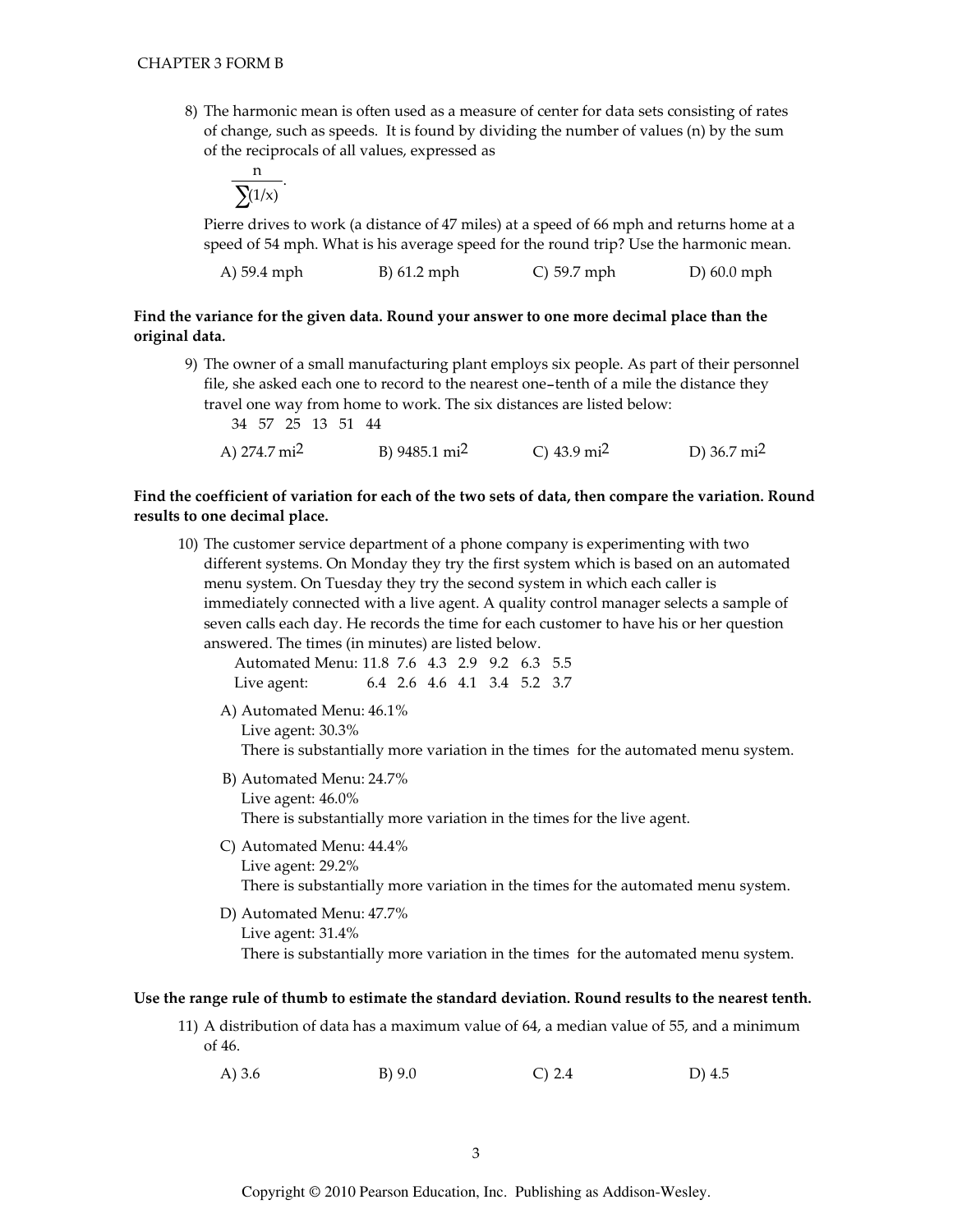#### Use the empirical rule to solve the problem.

- 12) The systolic blood pressure of 18-year-old women is normally distributed with a mean of 120 mmHg and a standard deviation of 12 mmHg. What percentage of 18-year-old women have a systolic blood pressure between 96 mmHg and 144 mmHg?
	- A) 99.99% B) 99.7% C)  $95%$ D)  $68\%$

#### Solve the problem.

13) Skewness can be measured by Pearson's index of skewness:

$$
I = \frac{3(\overline{x} - \text{median})}{s}
$$

If  $I \ge 1.00$  or  $I \le -1.00$ , the data can be considered significantly skewed. Would you expect that incomes of all adults in the US would be skewed? In which direction? Why? Would you expect that for these incomes, Pearson's index of skewness would be greater than 1, smaller than  $-1$ , or between  $-1$  and 1?

#### Find the number of standard deviations from the mean. Round your answer to two decimal places.

14) In one town, the number of pounds of sugar consumed per person per year has a mean of 5 pounds and a standard deviation of 1.3 pounds. Tyler consumed 12 pounds of sugar last year. How many standard deviations from the mean is that?

A) 2.33 standard deviations below the mean

B) 5.38 standard deviations above the mean

- C) 2.33 standard deviations above the mean
- D) 5.38 standard deviations below the mean

Find the z-score corresponding to the given value and use the z-score to determine whether the value is unusual. Consider a score to be unusual if its z-score is less than -2.00 or greater than 2.00. Round the z-score to the nearest tenth if necessary.

15) A test score of 85.0 on a test having a mean of 68 and a standard deviation of 10.

| $(A)$ 1.7; not unusual | B) 1.7; unusual         |
|------------------------|-------------------------|
| C) 17; unusual         | D) $-1.7$ ; not unusual |

#### Determine which score corresponds to the higher relative position.

- 16) Which score has a higher relative position, a score of 53.8 on a test for which  $\bar{x}$  = 37 and
	- $s = 8$ , or a score of 375.4 on a test for which  $\overline{x} = 283$  and  $s = 44$ ?
		- A) A score of 53.8
		- B) A score of 375.4
		- C) Both scores have the same relative position.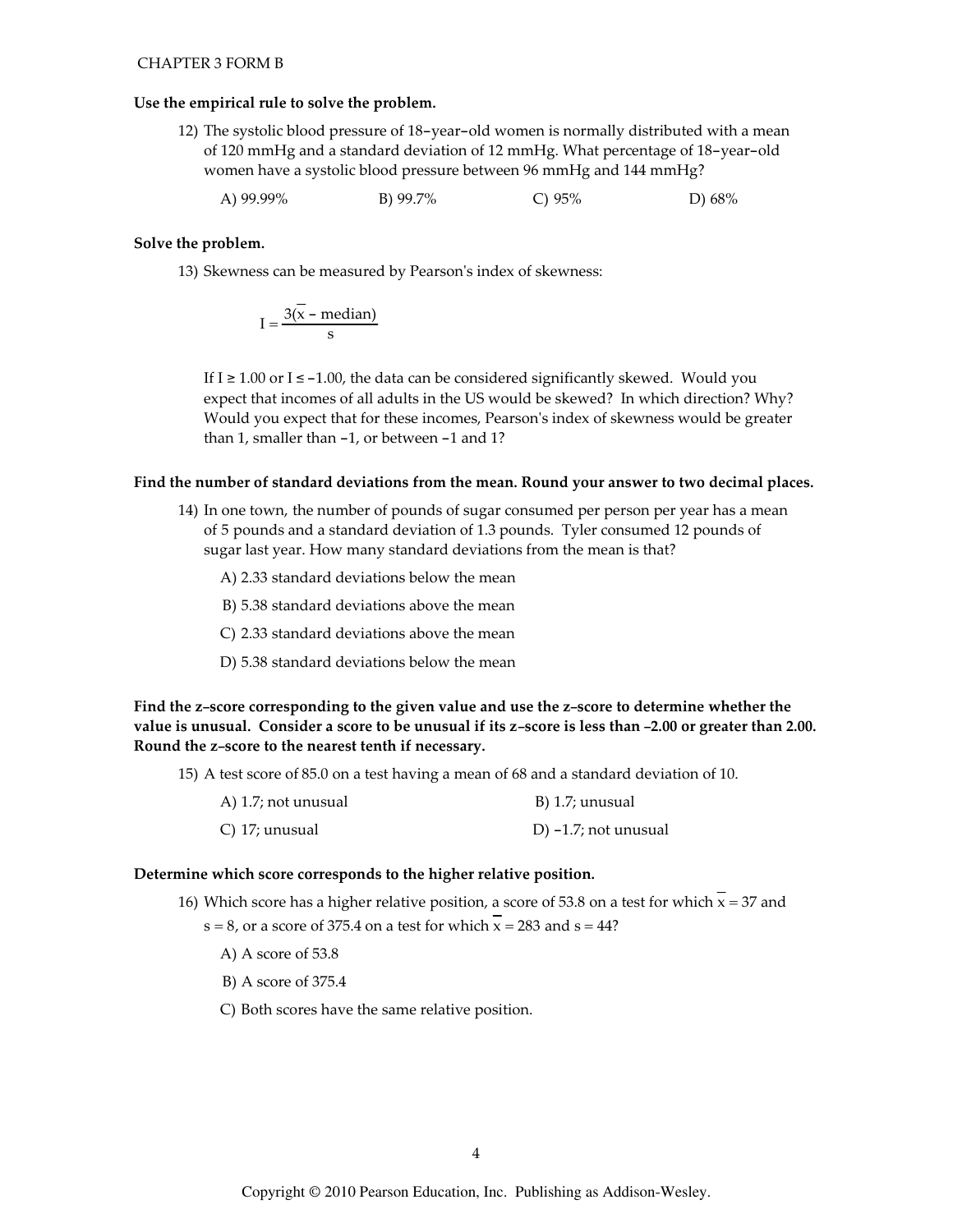# Find the percentile for the data value.

| 17) Data set: 4 6 14 12 4 10 18 18 22 6 6 18 12 2 18; |  |  |       |  |  |  |            |  |  |         |  |
|-------------------------------------------------------|--|--|-------|--|--|--|------------|--|--|---------|--|
| data value: 14                                        |  |  |       |  |  |  |            |  |  |         |  |
| A) 35                                                 |  |  | B) 70 |  |  |  | $\circ$ 52 |  |  | $D)$ 60 |  |

## Find the indicated measure.

| 18) Use the given sample data to find $Q_1$ . |                         |            |         |  |  |  |  |  |  |
|-----------------------------------------------|-------------------------|------------|---------|--|--|--|--|--|--|
|                                               | 49 52 52 52 74 67 55 55 |            |         |  |  |  |  |  |  |
| A) $55.0$                                     | B) 61.0                 | $C$ ) 67.0 | D) 52.0 |  |  |  |  |  |  |

# Construct a boxplot for the given data. Include values of the 5-number summary in all boxplots.

19) The weights (in pounds) of 30 newborn babies are listed below. Construct a boxplot for the data set.

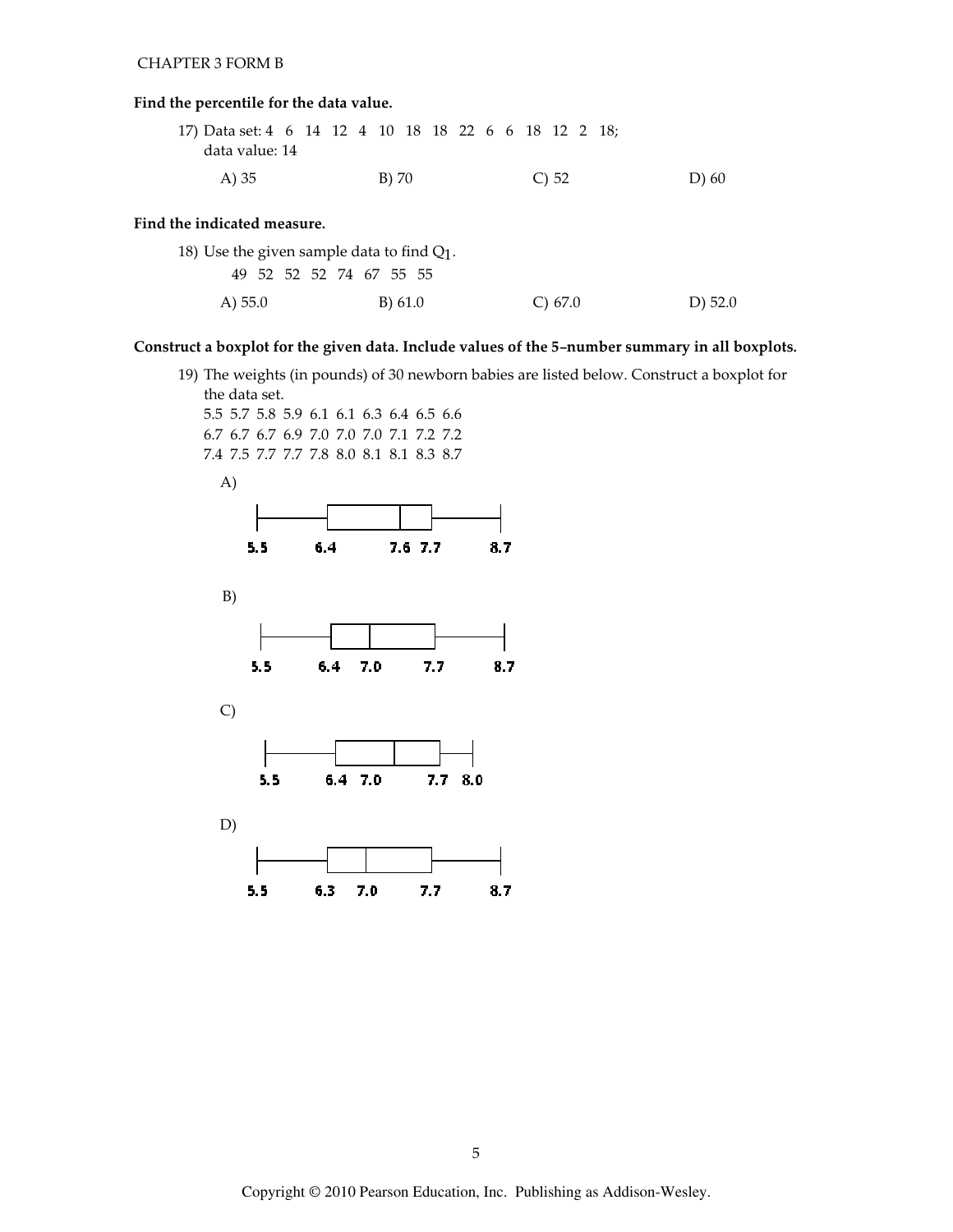## Provide an appropriate response.

20) Suppose that all the values in a data set are converted to z-scores. Which of the statements below is true?

A: The mean of the z-scores will be zero, and the standard deviation of the z-scores will be the same as the standard deviation of the original data values.

B: The mean and standard deviation of the z-scores will be the same as the mean and standard deviation of the original data values.

C: The mean of the z-scores will be 0, and the standard deviation of the z-scores will be 1.

D: The mean and the standard deviation of the z-scores will both be zero.

A) D  $B) B$  $C)$  C D) A